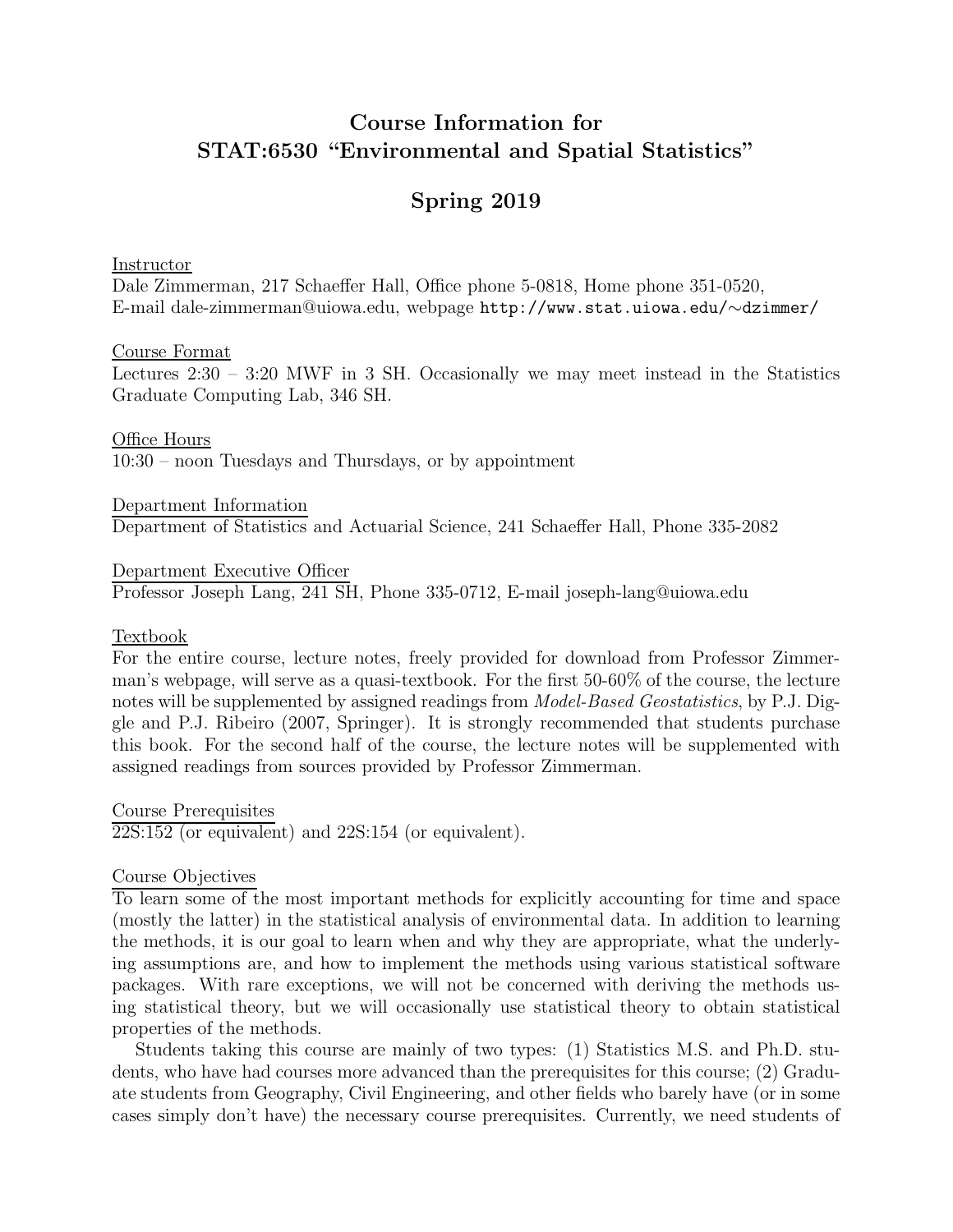both types in order to have healthy enrollment for the course. The course objectives differ slightly for the two groups: the first group needs a theoretical understanding of the statistical methodology, while the second does not. Accordingly, the course content includes some theory, but homework and exam problems requiring more advanced theory will be assigned to only the first group; those problems will be replaced with more applied problems for the second group.

### Major Topics Covered

- Trends, variability, and correlation
- Exploratory temporal and spatial data analysis
- Geostatistical models, including covariance functions and semivariograms
- Semivariogram and covariance function estimation
- Kriging (spatial prediction)
- Spatial regression
- Geostatistics on river networks
- Lattice (areal) data analysis, including measures of spatial autocorrelation and disease mapping
- Spatial point pattern analysis: univariate
- Spatial point pattern analysis: multivariate
- Methods for sampling environmental populations (time permitting)

# Computing

Substantial computing will be necessary to complete many homework assignments and the final project. Our software of choice will be R, but we may use SAS occasionally. Instructions on their use will be provided in class.

# Homework

Written homework assignments are an essential component of the course. Assignments will be given approximately every week to 10 days, except around the times of exams or projects. Assignments must be turned in at the beginning of class on the day they are due. Unless prior arrangements are made, homework turned in late will receive a score no higher than 50%. You may work on homework problems together, but outright plagiarism is prohibited. Each student must write up their own work.

Some assignments will involve the analysis of data using a computer. Any computer output you wish to include with your homework should be fully labeled and annotated, and should be integrated with other parts of the homework by electronically cutting and pasting.

Some homework assignments may include some problems assigned only to Statistics graduate students, and other problems assigned only to non-Statistics graduate students. Every effort is made to "equalize" these assignments.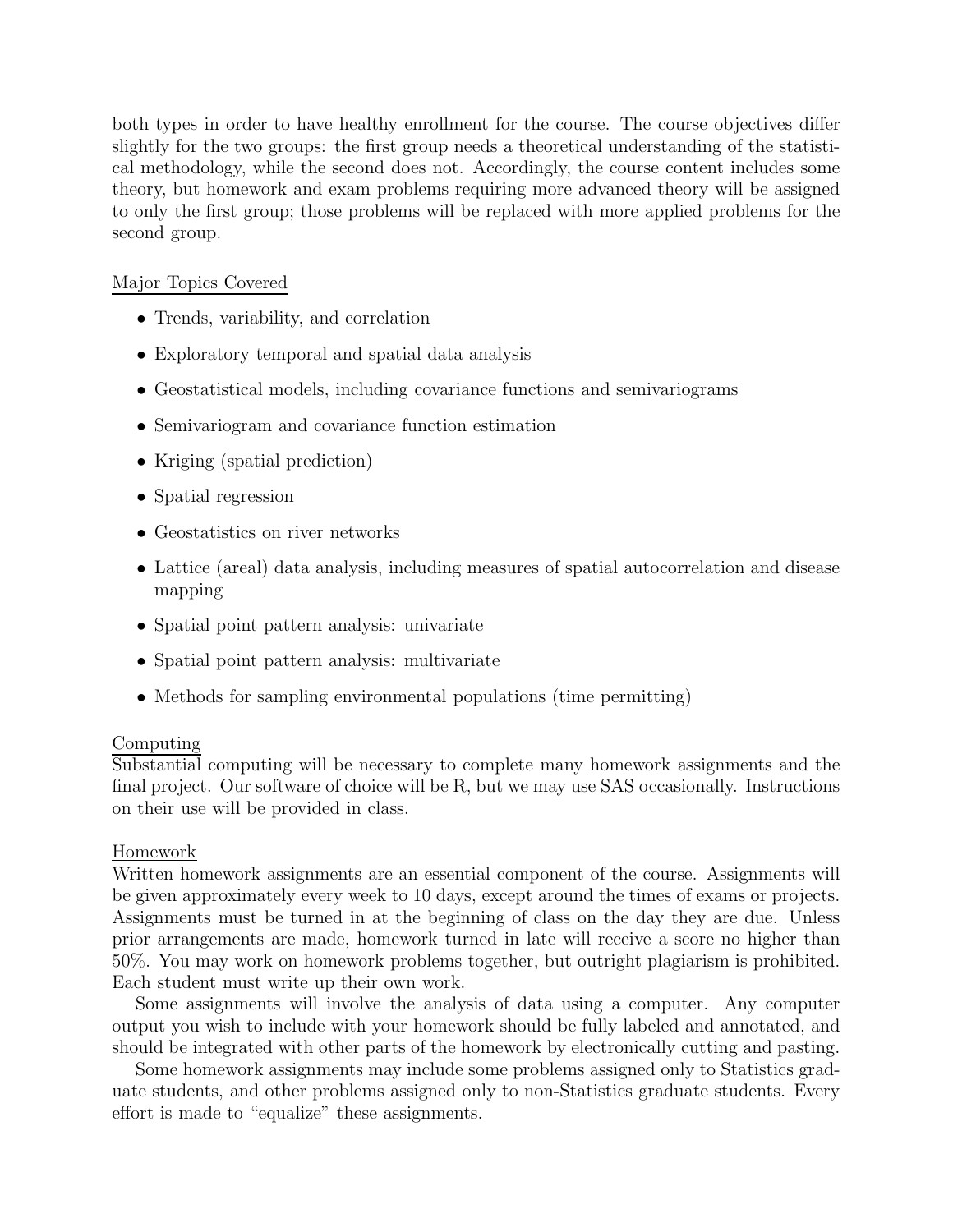# Attendance

Attendance at lectures and participation in discussions are expected. Coming late to class, leaving early, or failing to attend class often will lower your grade.

# Midterm Exams

Two in-class midterm exams will be given; the first in early March, and the second in late April. These exams will be "closed-book" but "open-notes," meaning that during the exam you can look at your lecture notes, past homework assignments, and anything else that you have written, but you may not look at other printed or electronic materials. As with homeworks, some exam problems may be assigned only to Statistics graduate students and others only to non-Statistics graduate students.

# Data Analysis/Simulation Projects

Two data analysis/simulation projects will be given during the semester. The first will be handed out in early March and due in late March; the second will be handed out in late April and due by the final exam time assigned to our course. (We won't have an in-class final exam; the second project can, if you wish, be regarded as taking the place of a final exam.) These projects will involve a more complete, in-depth analysis of a spatial dataset or a spatial statistics topic than is typical of a problem on a homework assignment. In contrast to homework assignments, you must work independently and not communicate with other class members about the projects.

# Grading

- Homework and Attendance, 30\%
- Midterm Exams,  $40\%$  (20% each)
- Data Analysis/Simulation Projects, 30\% (15\% each)

Plus-minus grading will be used.

# Classroom Environment

Activities in class which are unacceptable are (1) prolonged conversation with a fellow student,  $(2)$  the use of cell phones, and  $(3)$  the use of laptops/tablets etc. Please remember to switch your cell phones to silent mode before class starts and put away laptops/tablets/phones etc. when in class.

# Administrative Home

The College of Liberal Arts and Sciences (CLAS) is the administrative home of this course and governs its add/drop deadlines, the second-grade-only option, and other policies. These policies vary by college (https://clas.uiowa.edu/students/handbook).

# Electronic Communication

Students are responsible for official correspondences sent to their UI email address (uiowa.edu) and must use this address for all communication within UI (Operations Manual, III.15.2).

# Accommodations for Disabilities